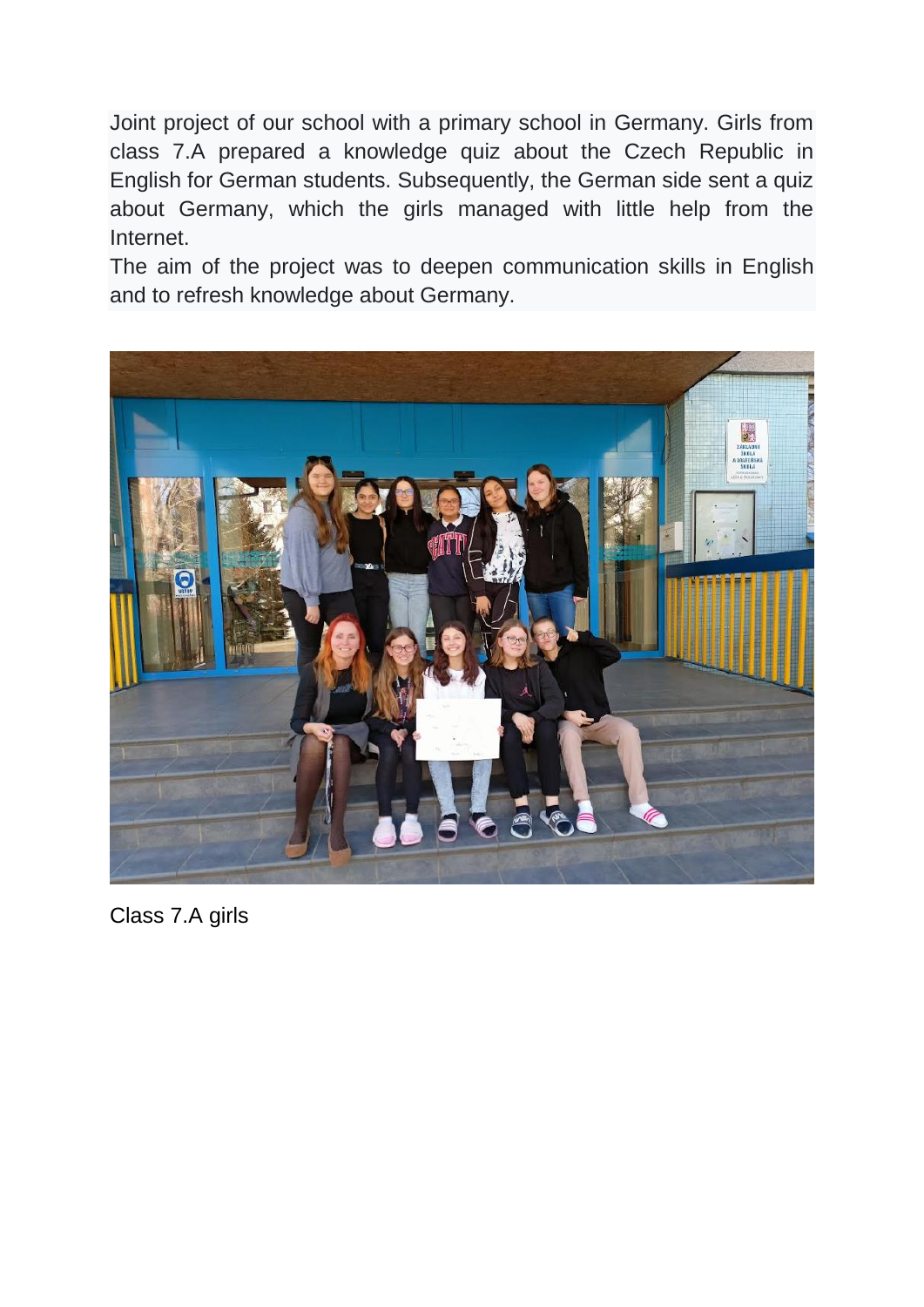

Girls work on the test – The best question was: How many cats live in Germany? @



The class work on German test in pairs.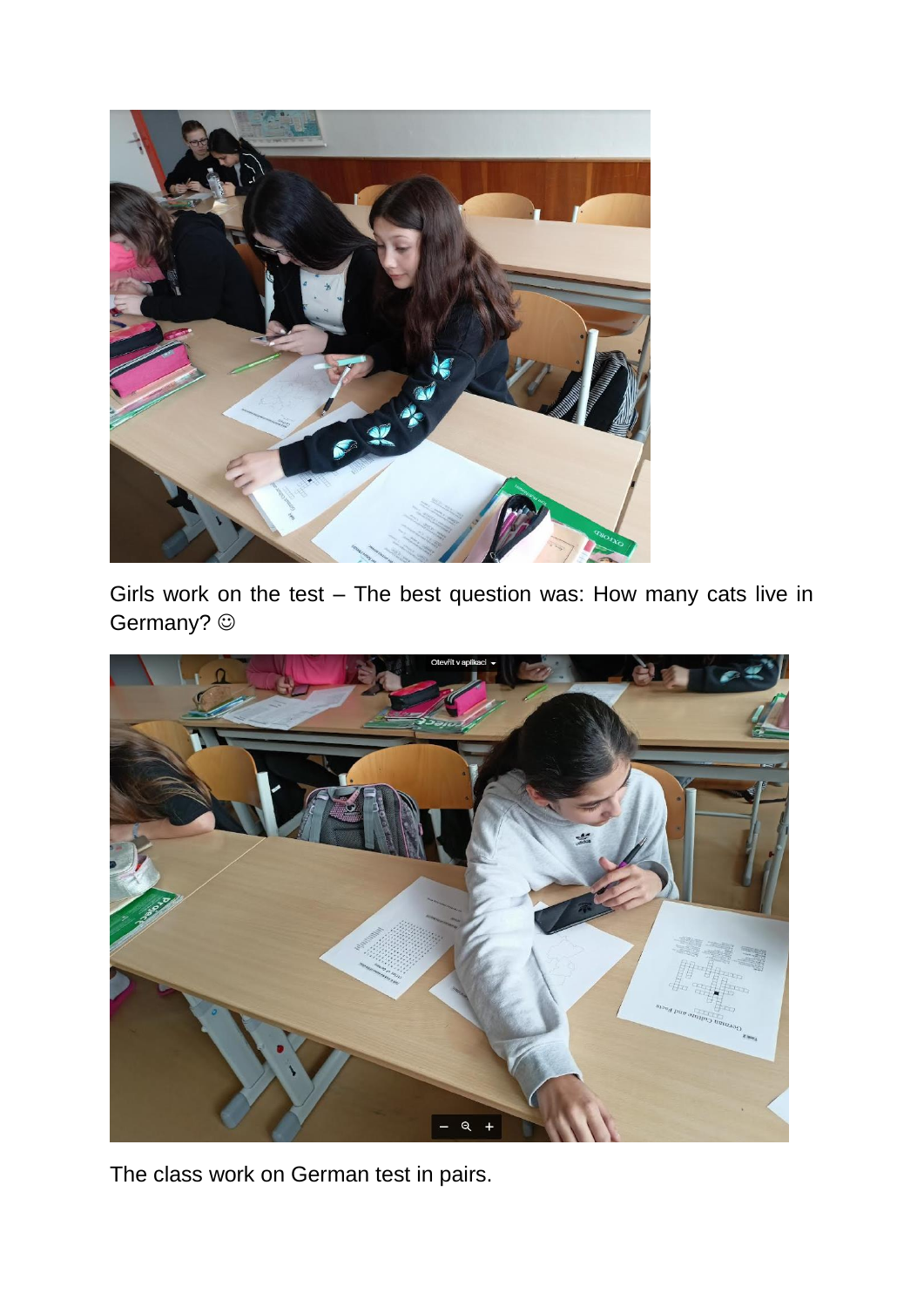This year, the second joint project of our school with a primary school in Germany was a small challenge, not only for English teachers, but also for girls from the class 8.C. Together we came up with three Czech recipes for our partner school in Germany, translated them into English. We received two German recipes from our partners, which the girls successfully cooked during cooking classes.

We all enjoyed the new experience and we believe that with this small project we managed to maintain good relations with our German partner.



Here are our chefs from 8.C class.